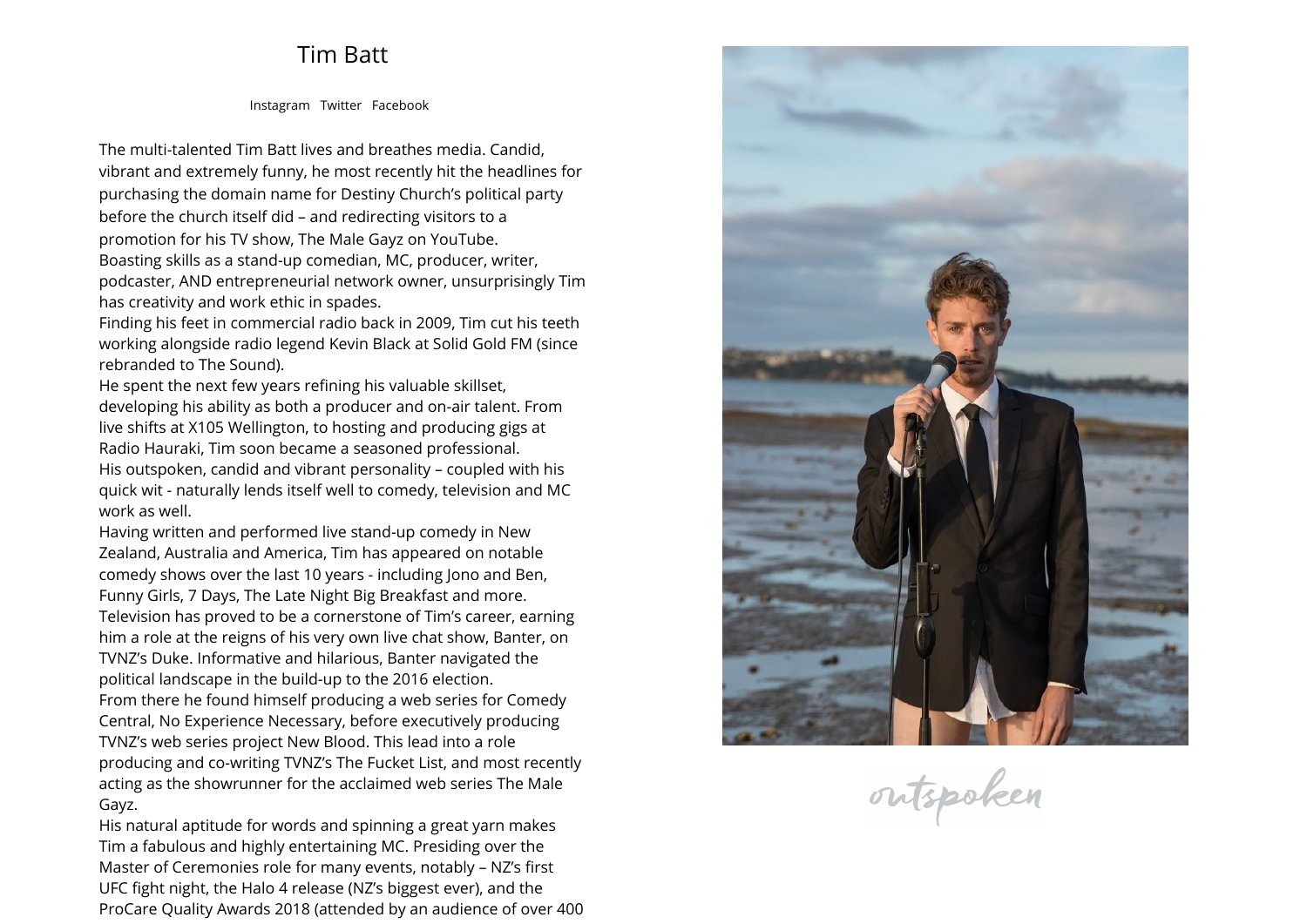**doctors, nurses, support staff and DHB executives).**

**Tim's extensive media experience <sup>g</sup>ives him <sup>a</sup> rare ability to wear many hats - understanding audiences, as well as the overall production process. This put him in <sup>a</sup> competitive position to develop new content perfectly suited for podcasting <sup>p</sup>latforms.**

 **The popularity of podcasts has grown significantly in recent years – <sup>a</sup> trend Tim has ensured he is at the forefront of.** 

**Tim makes up one half of the highly popular comedy podcast The Worst Idea of All Time – which now boasts over <sup>15</sup> million downloads. This success gave rise to his own network, Little Empire Podcast Network, which now hosts podcasts from some of New Zealand's best media movers and shakers.**

**Not one to rest on his laurels, Tim spends his spare time working alongside charitable organisations that he feels passionate about – including YouthLine, Discovery for Teens, NZ Comedy Guild and the NZ Comedy Trust.** 

**Tim has received various accolades and honours over the years in recognition of his hard work. These include:**

**• Grand National Champion - V48Hours Film Competition**

## **(2011)**

- **• Best Newcomer - New Zealand International Comedy Festival (2013)**
- **• Billy <sup>T</sup> Nominee - New Zealand International Comedy Festival (2014)**
- **• Billy <sup>T</sup> Nominee - New Zealand International Comedy Festival (2015)**
- **• Outstanding Achievement Winner – NZ Comedy GuildAwards (2015)**
- **• Best Podcast Winner – NZ Comedy Guild Awards (2016)**
- **• Finalist - LA Laugh Factory's Funniest Person In The World Competition (2016)**
- **• Overall Winner - 1Cover Travel Comedy Video Competition(2018)**
- **•Best Producer - New Zealand Comedy Guild Awards <sup>2020</sup>**
- **Best Online Production (for 'Happening') - New Zealand Comedy Guild Awards <sup>2020</sup>**

## **TESTIMONIALS**

**•**

 **Not only are you an incredibly talented and professional MC - frombriefings through to execution, you added so much value to our day through your distillation of our key messages, and the enthusiastic and positive translation of what we are trying to achieve. You added an essential dimension to the day and can't**